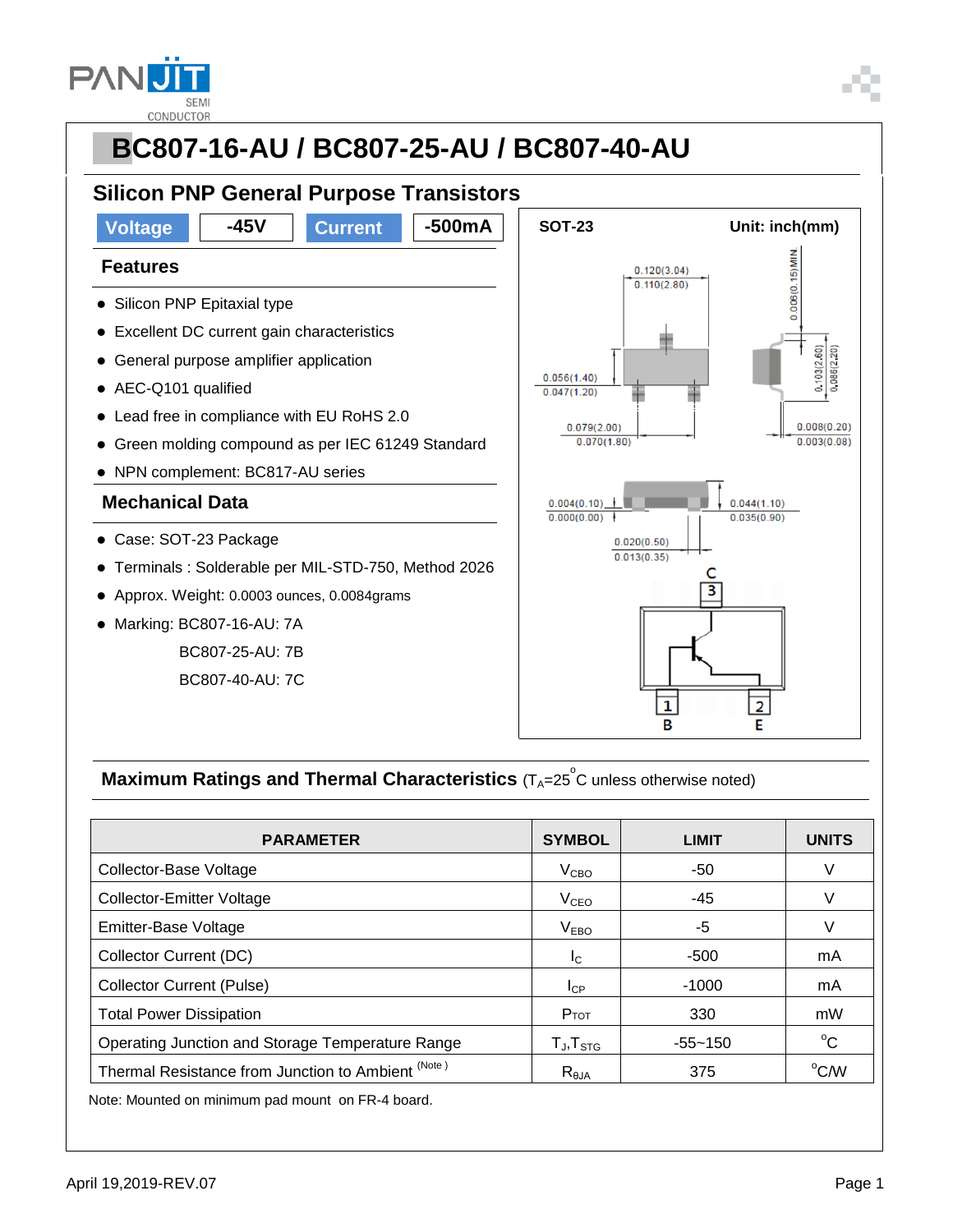

### Electrical Characteristics (T<sub>A</sub>=25<sup>°</sup>C unless otherwise noted)

| <b>PARAMETER</b>                            |                    | <b>SYMBOL</b>     | <b>TEST CONDITION</b>             | MIN.           | TYP.           | MAX.           | <b>UNITS</b> |  |
|---------------------------------------------|--------------------|-------------------|-----------------------------------|----------------|----------------|----------------|--------------|--|
| <b>OFF Characteristics</b>                  |                    |                   |                                   |                |                |                |              |  |
| Collector-Emitter Breakdown Voltage         |                    | BV <sub>CEO</sub> | $I_C$ = -10mA, $I_B$ = 0A         | $-45$          | $\blacksquare$ | $\blacksquare$ | V            |  |
| Collector-Base Breakdown Voltage            |                    | BV <sub>CBO</sub> | $I_C$ = -10uA, $I_E$ = 0A         | -50            | $\blacksquare$ | $\blacksquare$ | $\vee$       |  |
| Emitter-Base Breakdown Voltage              |                    | BV <sub>EBO</sub> | $I_E$ = -1uA, $I_C$ = 0A          | $-5$           | $\blacksquare$ |                | $\vee$       |  |
| <b>Collector-Base Cutoff Current</b>        |                    | I <sub>CBO</sub>  | $V_{CB} = -20V$ , $I_E = 0A$      | $\blacksquare$ | $\blacksquare$ | $-100$         | nA           |  |
| <b>Collector-Base Cutoff Current</b>        |                    | I <sub>CBO</sub>  | $T = 125^\circ C$                 | $\blacksquare$ | $\blacksquare$ | -5             | uA           |  |
| <b>Emitter-Base Cutoff Current</b>          |                    | $I_{EBO}$         | $V_{EB} = -5V$                    | $\blacksquare$ | -              | $-100$         | nA           |  |
| <b>ON characteristics</b>                   |                    |                   |                                   |                |                |                |              |  |
| <b>DC Current Gain</b>                      | BC807-16-AU        | $h_{FE}$          | $V_{CE}$ = -1V $I_C$ = -100mA     | 100            | $\blacksquare$ | 250            |              |  |
|                                             | <b>BC807-25-AU</b> |                   |                                   | 160            | $\blacksquare$ | 400            |              |  |
|                                             | <b>BC807-40-AU</b> |                   |                                   | 250            |                | 600            |              |  |
| <b>DC Current Gain</b>                      |                    |                   | $V_{CE}$ = -1V $I_C$ = -500mA     | 40             |                |                |              |  |
| <b>Collector-Emitter Saturation Voltage</b> |                    | $V_{CE(SAT)}$     | $I_c = -500mA$ ,<br>$I_B$ = -50mA |                |                | $-0.7$         | $\vee$       |  |
| Base-Emitter Turn-on voltage                |                    | $V_{BE(on)}$      | $I_C$ = -500mA, $V_{CE}$ = -1V    |                |                | $-1.2$         | $\vee$       |  |
| <b>Transition Frequency</b>                 |                    | $f_T$             | $I_C$ = -10mA, $V_{CE}$ = -5V     | 100            |                |                | <b>MHz</b>   |  |
| <b>Collector Output Capacitance</b>         |                    | $C_{OB}$          | $V_{CB}$ = -10V, f=1MHz           |                | $\overline{7}$ |                | рF           |  |

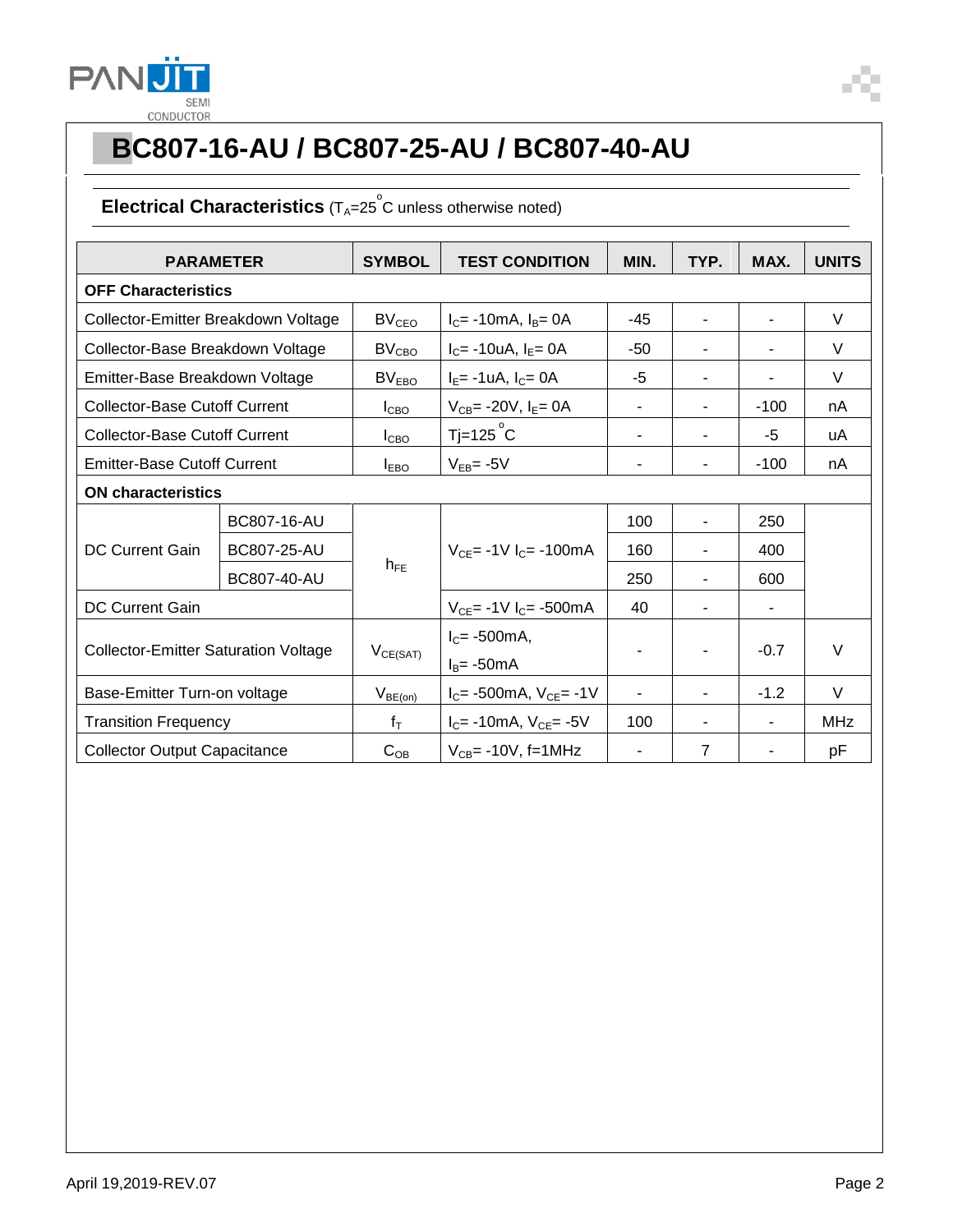





-I<sub>C</sub>, Collector Current (mA)

 $10$ 

100

1000

10000







**Fig.3 DC Current Gain (-40) Fig.4 Collector-Emitter Saturation Voltage (-16)**



 $0.1$ 

 $\overline{1}$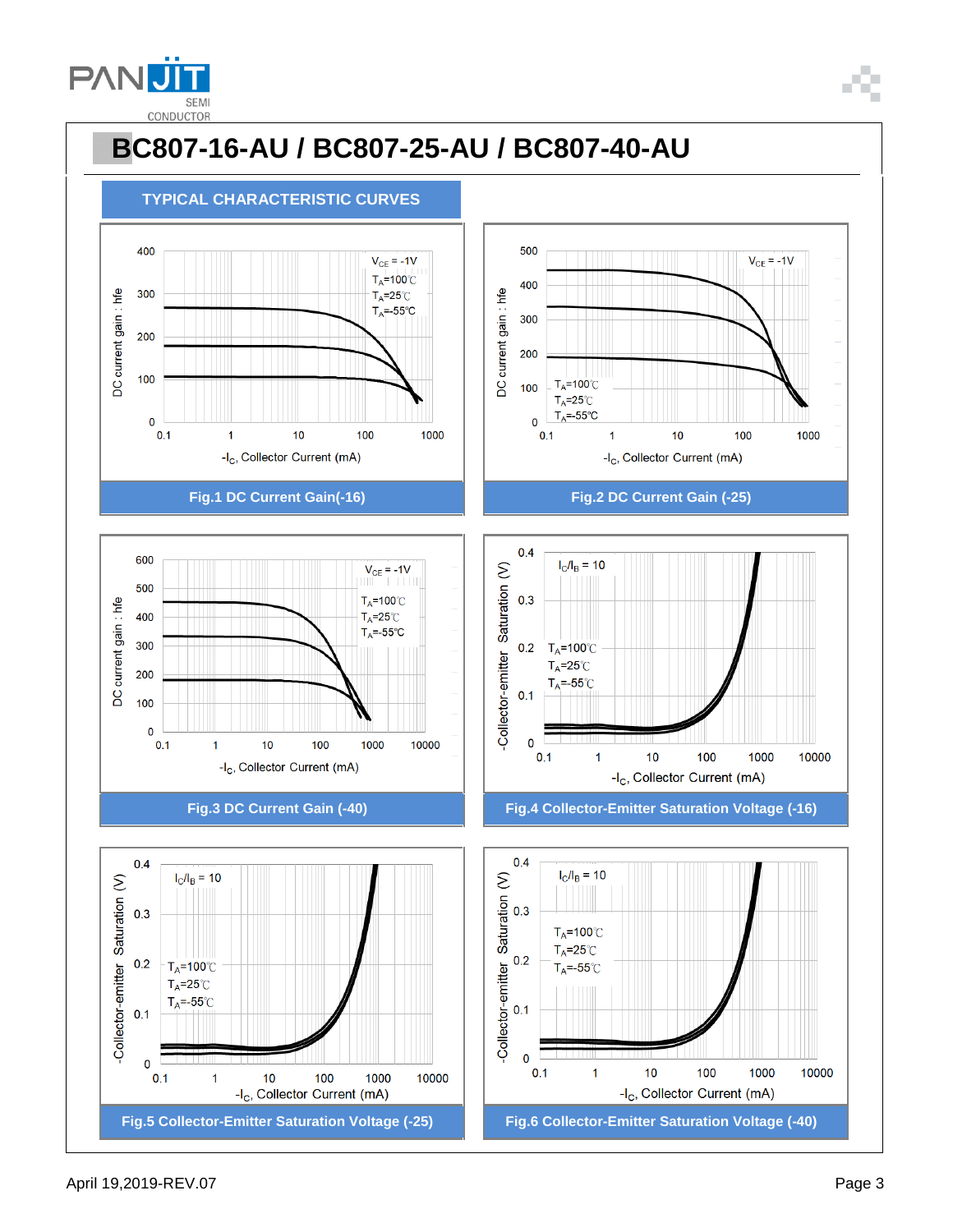











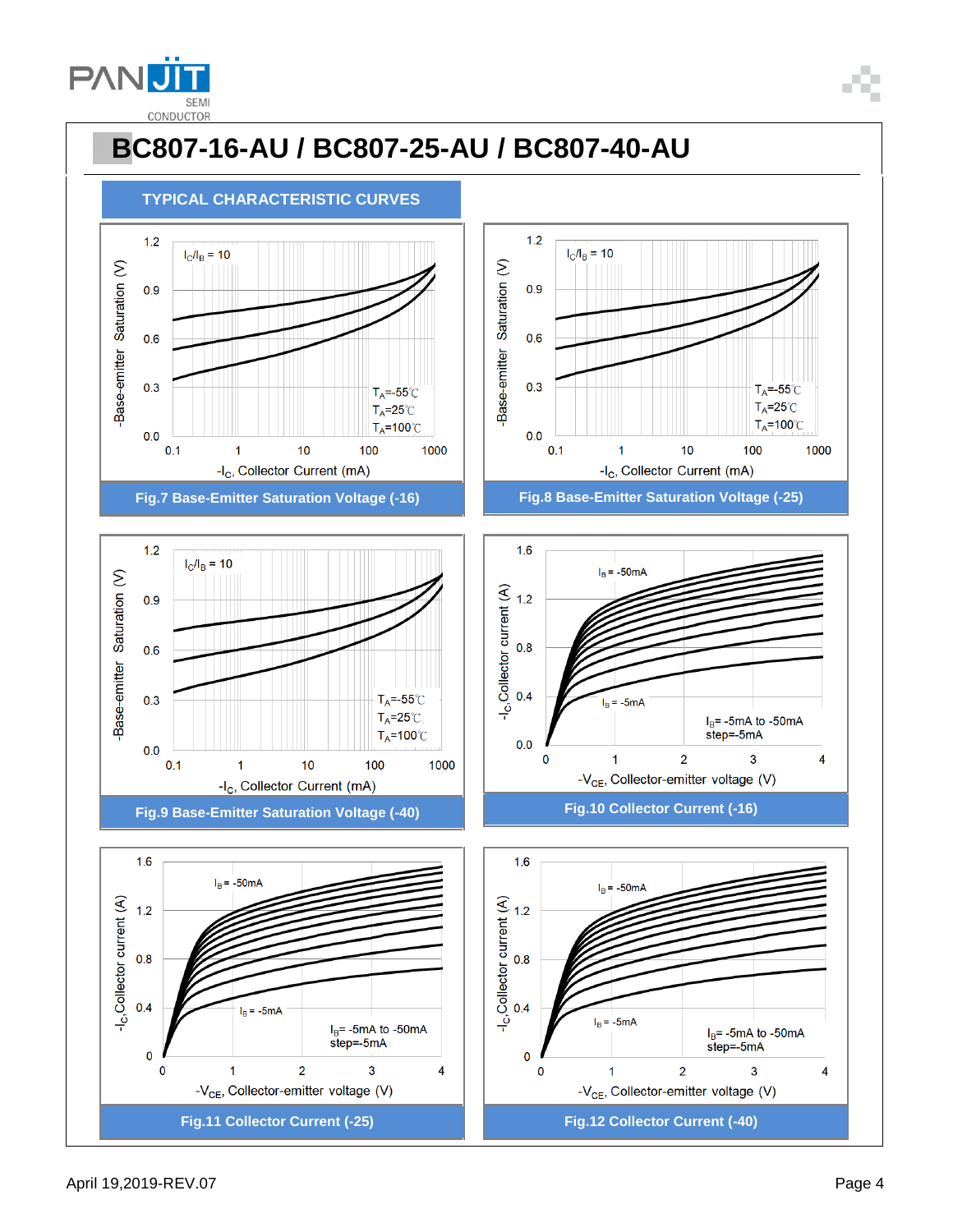

### **PART NO PACKING CODE VERSION**

| <b>Part No Packing Code</b> | <b>Package Type</b> | <b>Packing type</b> | <b>Marking</b> | <b>Version</b> |
|-----------------------------|---------------------|---------------------|----------------|----------------|
| BC807-16-AU_R1_000A1        | <b>SOT-23</b>       | 3K pcs / 7" reel    | 7A             | Halogen free   |
| BC807-25-AU_R1_000A1        | SOT-23              | 3K pcs / 7" reel    | 7В             | Halogen free   |
| BC807-40-AU_R1_000A1        | <b>SOT-23</b>       | 3K pcs / 7" reel    | 7C             | Halogen free   |

#### **MOUNTING PAD LAYOUT**